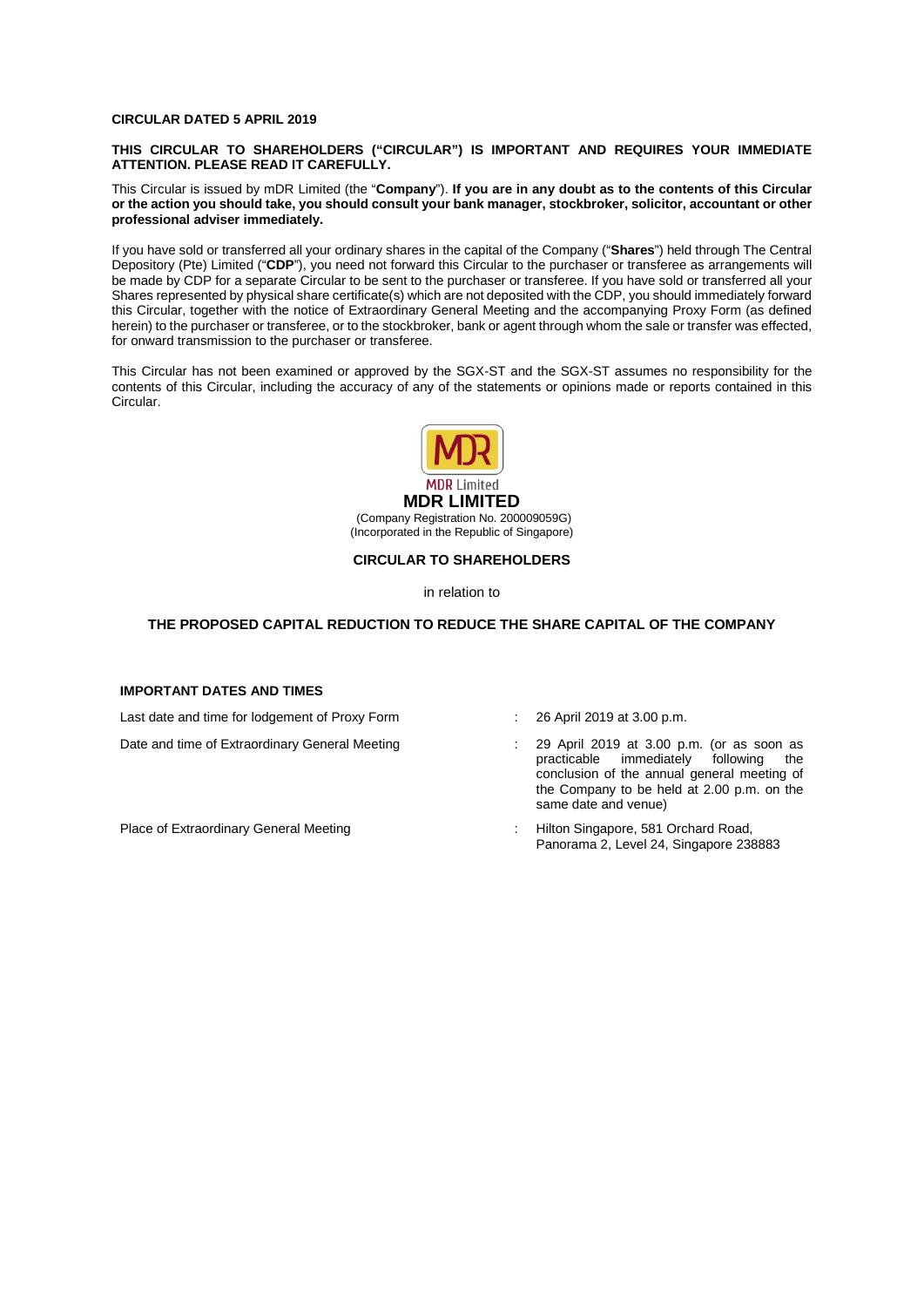## **TABLE OF CONTENTS**

|                  |                                                    | 1               |
|------------------|----------------------------------------------------|-----------------|
|                  |                                                    | 4               |
| $\mathbf 1$ .    |                                                    | $\overline{4}$  |
| 2.               |                                                    | 5               |
| 3.               | INTEREST OF DIRECTORS AND SUBSTANTIAL SHAREHOLDERS | 9               |
| 4.               |                                                    | 9               |
| 5.               |                                                    | 9               |
| 6.               |                                                    | 10 <sup>1</sup> |
| $\overline{7}$ . |                                                    | 10              |
| 8.               |                                                    | 10              |
|                  |                                                    | $N-1$           |
|                  | <b>PROXY FORM</b>                                  |                 |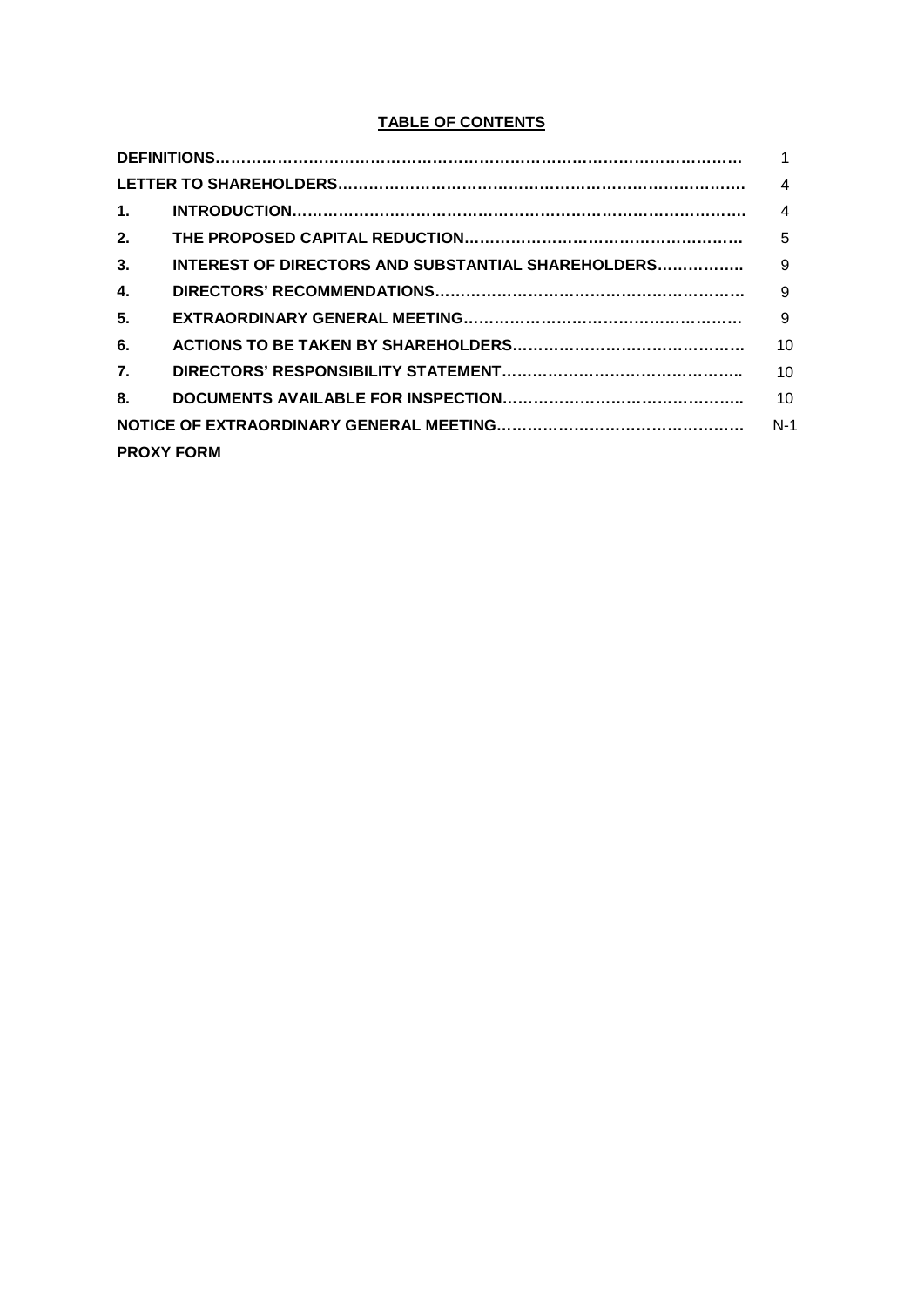# **DEFINITIONS**

In this Circular, the following definitions apply throughout unless the context otherwise requires or otherwise stated:

| "Accumulated Losses"           |    | The Company's accumulated losses as at 31 December<br>2017 of S\$94,219,774                                                                                                                    |
|--------------------------------|----|------------------------------------------------------------------------------------------------------------------------------------------------------------------------------------------------|
| "Board" or "Directors"         | ÷  | The directors of the Company as at the date of this<br>Circular                                                                                                                                |
| "Capital Reduction Resolution" | ÷. | Has the meaning ascribed to it in section 2.6(a) of this<br>Circular                                                                                                                           |
| "CDP"                          | ÷  | The Central Depository (Pte) Limited                                                                                                                                                           |
| "Circular"                     | t  | This circular to Shareholders dated 5 April 2019                                                                                                                                               |
| "Companies Act"                |    | The Companies Act (Chapter 50) of Singapore, as<br>amended, modified or supplemented from time to time                                                                                         |
| "Company"                      |    | mDR Limited                                                                                                                                                                                    |
| "Constitution"                 | ÷  | The constitution of the Company, as amended, modified<br>or supplemented from time to time                                                                                                     |
| "Court"                        | ÷  | Has the meaning ascribed to it in Section 4(1) of the<br><b>Companies Act</b>                                                                                                                  |
| "Effective Date"               | ÷  | Has the meaning ascribed to it in section 2.8 of this<br>Circular                                                                                                                              |
| "EGM"                          |    | The extraordinary general meeting of Shareholders to be<br>held on 29 April 2019, notice of which is set out on page<br>N-1 of this Circular                                                   |
| "EPS"                          | ÷  | Earnings per Share                                                                                                                                                                             |
| "Existing Share Capital"       | ÷  | The existing issued and paid-up share capital of the<br>Company (excluding treasury shares) of S\$220,348,401<br>comprising 64,956,439,397 Shares, as at the Latest<br><b>Practicable Date</b> |
| "FY"                           |    | Financial year ended, or ending, as the case may be, on<br>31 December                                                                                                                         |
| "Group"                        |    | The Company and its subsidiaries                                                                                                                                                               |
| "Latest Practicable Date"      |    | 26 March 2019                                                                                                                                                                                  |
| "Listing Manual"               |    | The listing manual of the SGX-ST and its relevant rules,<br>as amended, modified or supplemented from time to time                                                                             |
| "Notice of EGM"                |    | The notice of the EGM as set out on page N-1 of this<br>Circular                                                                                                                               |
| "NTA"                          |    | Net tangible assets                                                                                                                                                                            |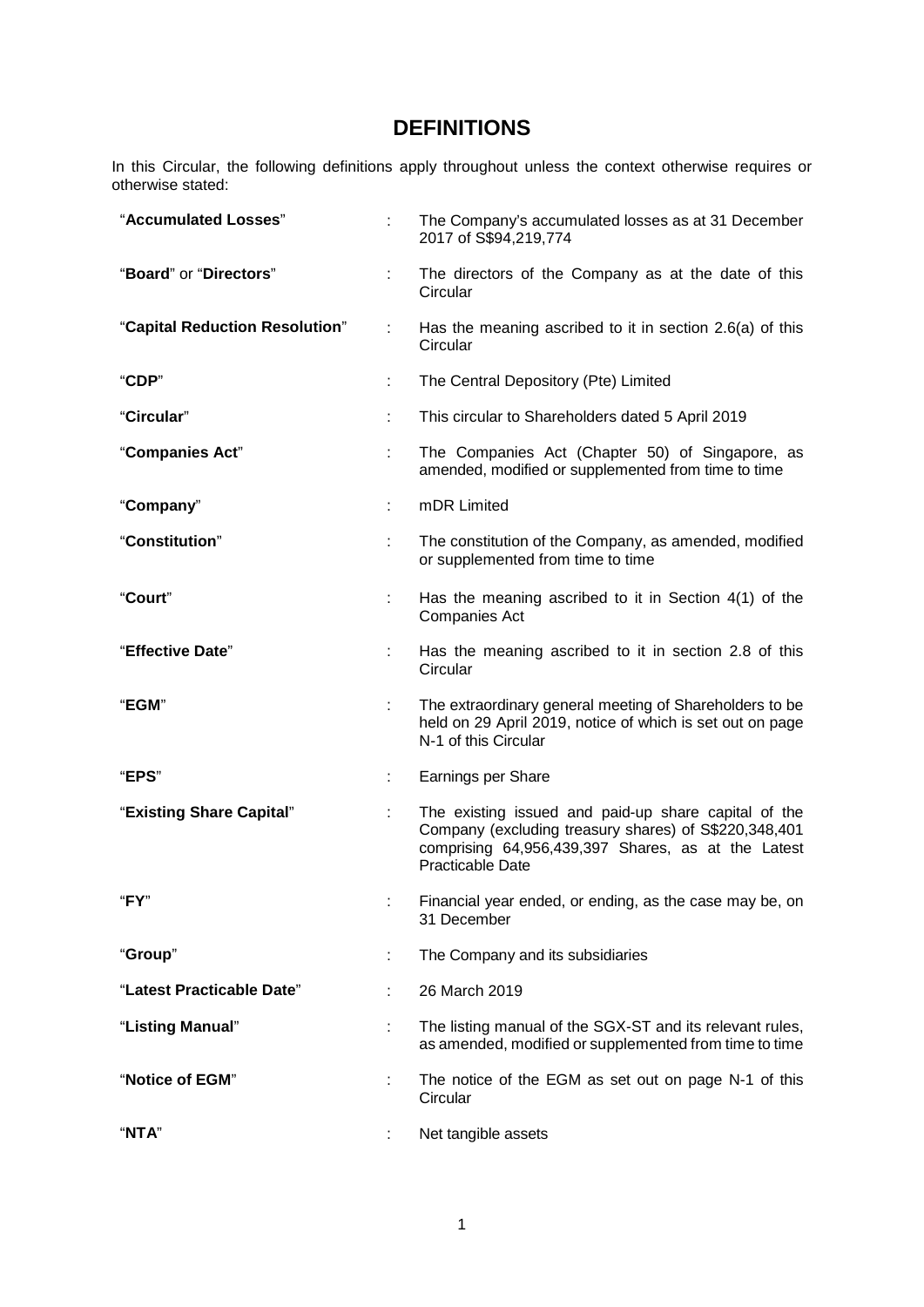| "Pre-Reduction Share Capital" |   | The existing issued and paid-up share capital of the<br>Company (excluding treasury shares) as at the Effective<br>Date                                                                                                                                                                                                                                                                                      |  |
|-------------------------------|---|--------------------------------------------------------------------------------------------------------------------------------------------------------------------------------------------------------------------------------------------------------------------------------------------------------------------------------------------------------------------------------------------------------------|--|
| "Proposed Capital Reduction"  |   | The proposed capital reduction exercise to be carried out<br>by the Company, pursuant to Section 78A read with<br>Section 78C of the Companies Act, to reduce the share<br>capital of the Company as at the Effective Date by the<br>cancellation of the share capital of the Company that has<br>been lost or is unrepresented by available assets to the<br>extent of the amount of the Accumulated Losses |  |
| "Proxy Form"                  | ÷ | The proxy form in respect of the EGM as attached to this<br>Circular                                                                                                                                                                                                                                                                                                                                         |  |
| "Register of Members"         | ÷ | Register of members of the Company                                                                                                                                                                                                                                                                                                                                                                           |  |
| "Registrar"                   |   | The Registrar of Companies appointed under the<br>Companies Act and includes any deputy or assistant<br>registrar of companies                                                                                                                                                                                                                                                                               |  |
| "Securities Account"          |   | A securities account maintained by a Depositor with CDP<br>(but does not include a securities sub-account maintained<br>with a Depository Agent)                                                                                                                                                                                                                                                             |  |
| "SFA"                         | ÷ | The Securities and Futures Act (Chapter 289) of<br>Singapore, as amended, modified or supplemented from<br>time to time                                                                                                                                                                                                                                                                                      |  |
| "SGX-ST"                      |   | Singapore Exchange Securities Trading Limited                                                                                                                                                                                                                                                                                                                                                                |  |
| "SGXNET"                      |   | Singapore<br>Exchange<br>Network,<br>the<br>corporate<br>announcement system maintained by the SGX-ST for the<br>submission of information and announcements by listed<br>companies                                                                                                                                                                                                                          |  |
| "Shareholders"                |   | Registered holders of Shares in the Register of Members<br>of the Company, except that where the registered<br>holder is CDP, the term "Shareholders" shall, where the<br>context admits, mean the persons named as Depositors<br>in the Depository Register maintained by CDP and into<br>whose Securities Accounts those Shares are credited                                                               |  |
| "Shares"                      |   | Ordinary shares in the capital of the Company                                                                                                                                                                                                                                                                                                                                                                |  |
| "Substantial Shareholder"     |   | A person who has an interest in one or more Shares and<br>the total votes attaching to which represent not less than<br>5.0% of the total votes attaching to all the voting Shares<br>(excluding treasury shares) of the Company                                                                                                                                                                             |  |
| "%" or "per cent."            |   | Percentage or per centum                                                                                                                                                                                                                                                                                                                                                                                     |  |
| "S\$" and "cents"             |   | Singapore dollars and cents, respectively                                                                                                                                                                                                                                                                                                                                                                    |  |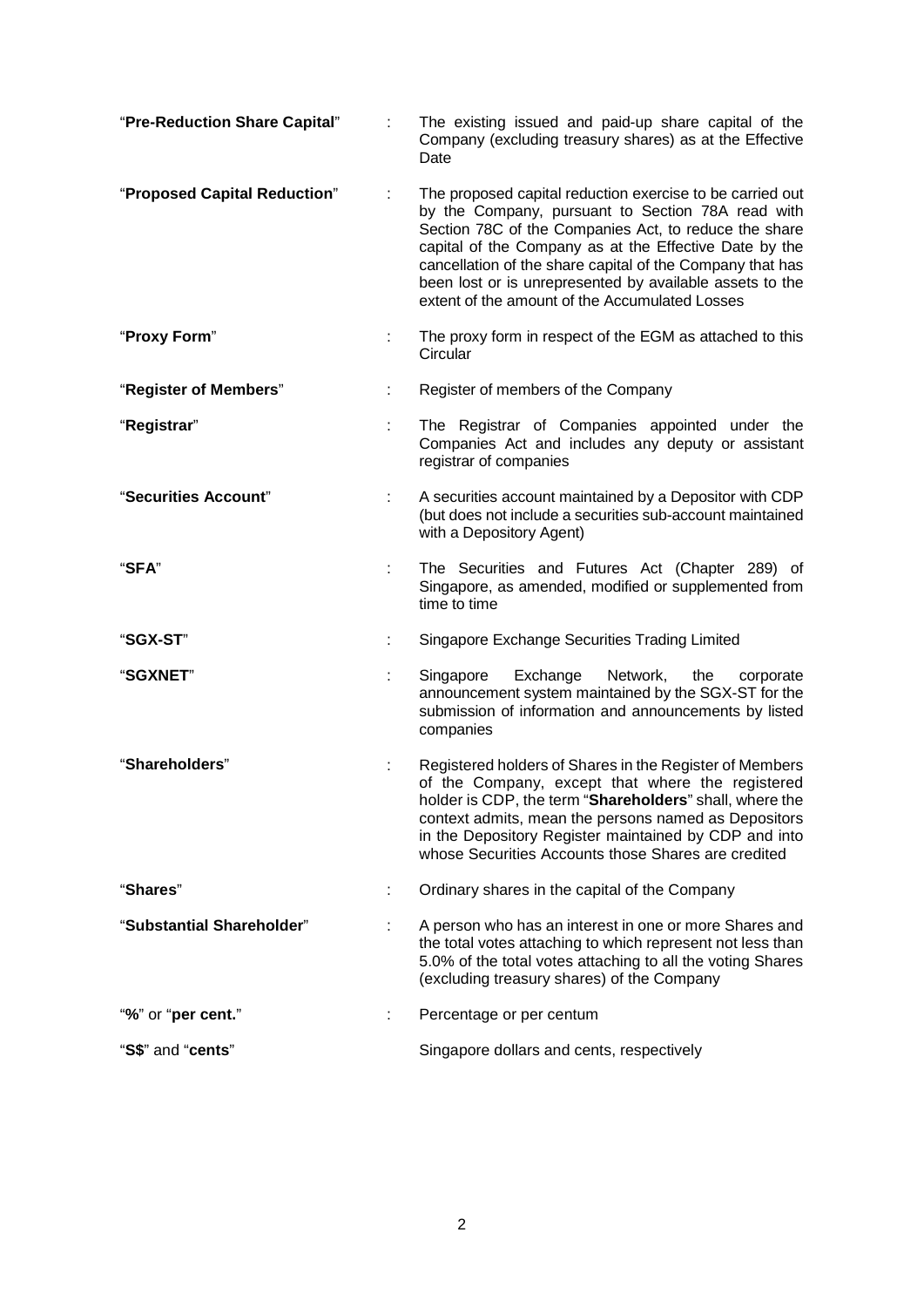The terms "**Depositor**", "**Depository Agent**" and "**Depository Register**" shall have the same meanings ascribed to them respectively in Section 81SF of the Securities and Futures Act. The term "**subsidiary**" shall have the same meaning ascribed to it in Section 5 of the Companies Act.

The headings in this Circular are inserted for convenience only and shall be ignored in construing this Circular.

Words importing the singular shall, where applicable, include the plural and *vice versa* and words importing the masculine gender shall, where applicable, include the feminine and neuter gender and *vice versa*. References to persons shall, where applicable, include corporations.

Any reference in this Circular to any enactment is a reference to that statute or enactment for the time being amended or re-enacted. Any term defined under the Companies Act, the SFA or the Listing Manual or any statutory modification thereof and used in this Circular shall, where applicable, have the meaning assigned to it under the Companies Act, the SFA or the Listing Manual or any statutory modification thereof, as the case may be, unless otherwise provided.

Any discrepancies in tables included herein between the amounts in the columns of the tables and the totals thereof are due to rounding. Accordingly, figures shown as totals in certain tables may not be an arithmetic aggregation of the figures that precede them.

Any reference to a time of day in this Circular shall be a reference to Singapore time unless otherwise stated.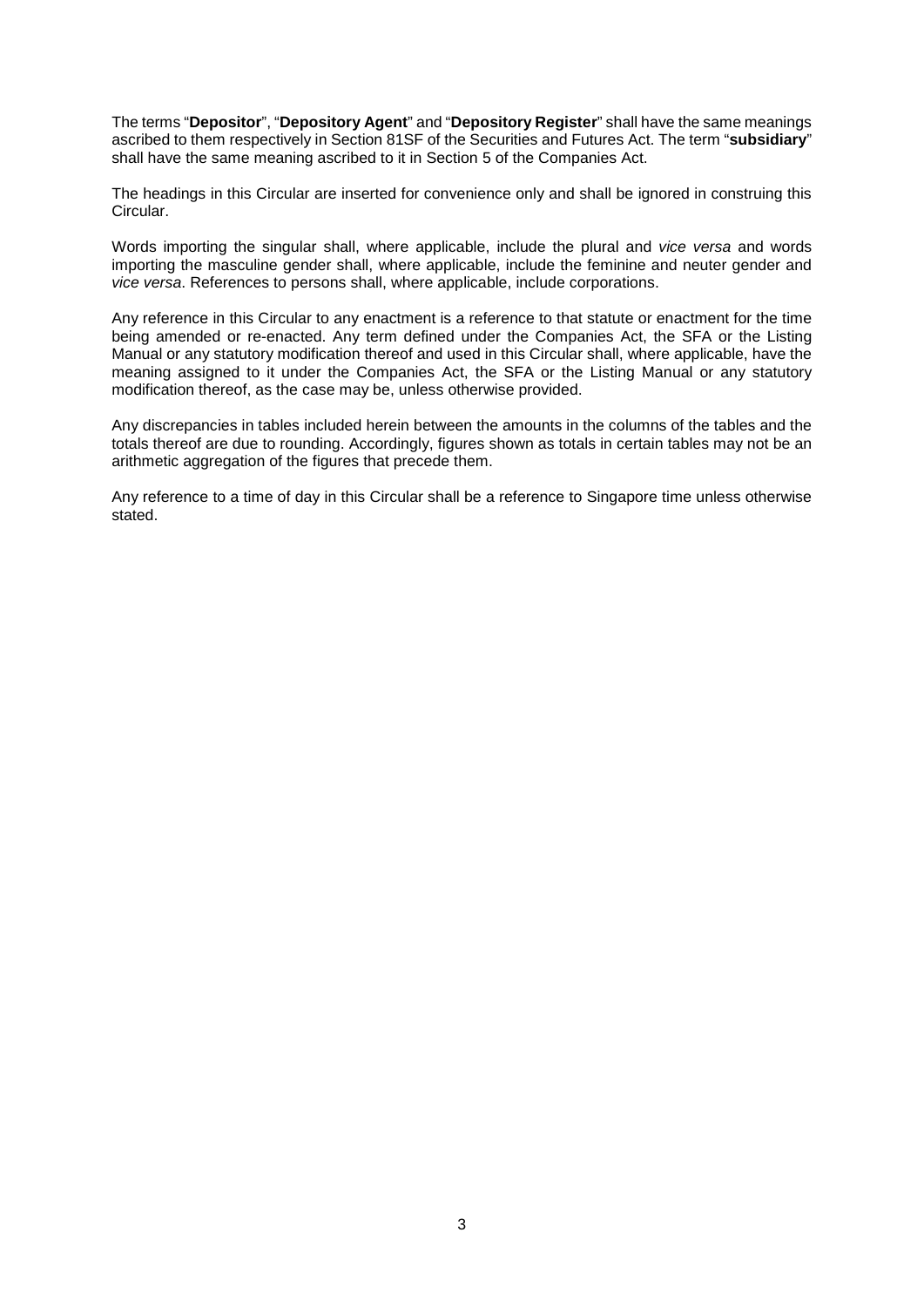# **MDR LIMITED**

(Company Registration No. 200009059G) (Incorporated in Republic of Singapore)

### **LETTER TO SHAREHOLDERS**

#### **Board of Directors Registered Office:**

Mr. Edward Lee Ewe Ming (Executive Chairman and Non-Independent Executive Director) Mr. Ong Ghim Choon (Chief Executive Officer and Non-Independent Executive Director) Ms. Zhang Yanmin (Non-Independent Executive Director) Mr. Mark Leong Kei Wei (Lead Independent Non-Executive Director) Mr. Oei Su Chi, Ian (Independent Non-Executive Director) Mr. Lai Yew Fei (Independent Non-Executive Director)

53 Ubi Crescent Singapore 408594

5 April 2019

To: The Shareholders of mDR Limited

Dear Sir/Madam

#### **THE PROPOSED CAPITAL REDUCTION**

#### **1. INTRODUCTION**

As announced on 18 February 2019, the Company intends to undertake a capital reduction exercise, pursuant to Section 78A read with Section 78C of the Companies Act, to reduce the share capital of the Company by the cancellation of the share capital of the Company that has been lost or is unrepresented by available assets to the extent of the amount of the accumulated losses of the Company up to 31 December 2017 of S\$94,219,774 (the "**Proposed Capital Reduction**").

The Directors are convening an EGM to be held at Hilton Singapore, 581 Orchard Road, Panorama 2, Level 24, Singapore 238883 on 29 April 2019 at 3.00 p.m. (or as soon as practicable immediately following the conclusion of the annual general meeting of the Company to be held at 2.00 p.m. on the same date and venue) to seek Shareholders' approval for the Proposed Capital Reduction.

This Circular has been prepared to provide Shareholders with information relating to the Proposed Capital Reduction, which will be tabled at the EGM, notice of which is set out on page N-1 of this Circular.

**Shareholders are advised that the SGX-ST assumes no responsibility for the accuracy of any of the statements or opinions made or reports contained in this Circular.**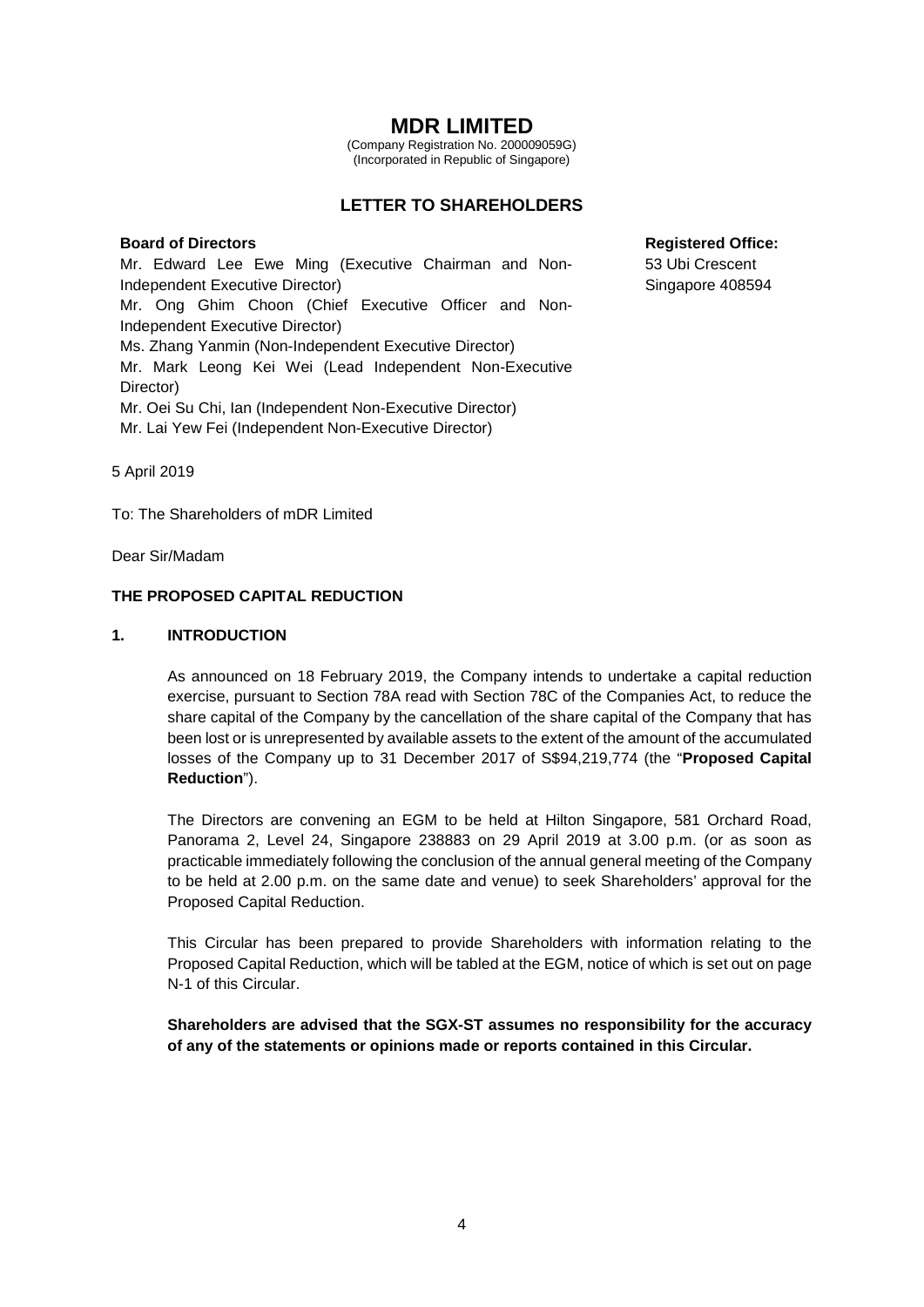#### **2. THE PROPOSED CAPITAL REDUCTION**

#### **2.1 Introduction**

The purpose of the Proposed Capital Reduction is to write off the Accumulated Losses of the Company up to 31 December 2017 amounting to S\$94,219,774. The Accumulated Losses arose mainly from (a) impairment of investments; (b) allowances for doubtful debts; (c) provision for contingent claims; (d) legal and professional fees paid for corporate exercises; and (e) losses incurred and accumulated, during the period of the financial year ended 31 December 2004 to the financial year ended 31 December 2009.

It is a requirement under the Companies Act that a company proposing to undertake a capital reduction exercise should, *inter alia*, obtain the approval of its shareholders at a general meeting of shareholders by way of a special resolution, to be tabled at such general meeting.

#### **2.2 Details of the Proposed Capital Reduction**

The Company proposes to carry out the Proposed Capital Reduction pursuant to Section 78A read with Section 78C of the Companies Act.

The Proposed Capital Reduction will be effected in the following manner:

- (a) by reducing the Pre-Reduction Share Capital by the cancellation of the share capital of the Company that has been lost or is unrepresented by the available assets to the extent of the amount of the Accumulated Losses, i.e., by S\$94,219,774; and
- (b) thereafter by applying the amount of S\$94,219,774, being the credit arising from the aforesaid cancellation of share capital, towards the writing off the Accumulated Losses.

#### **2.3 Resultant effect on the share capital of the Company**

As at the Latest Practicable Date, the Company has an issued and paid-up share capital of S\$220,348,401 comprising 64,956,439,397 Shares. As at the Latest Practicable Date, the Company has 99,385,162,654 outstanding warrants ("**Warrant**s"), each Warrant carrying the right to subscribe for one (1) new Share. No adjustment to the Warrants will be required under the deed poll dated 15 May 2018 as, *inter alia*, no capital distribution will be made by the Company to the Shareholders.

Upon completion of the Proposed Capital Reduction, the Company's share capital will be reduced by the extent of the amount of the Accumulated Losses.

The Proposed Capital Reduction will reduce the Company's Accumulated Losses as at 31 December 2018 by the cancellation of the share capital of the Company to the extent of S\$94,219,774.

The Proposed Capital Reduction does not entail any outflow of cash or change in the net assets of the Company. There will be no change in the total number of issued Shares in the Company held by the Shareholders immediately after the Proposed Capital Reduction nor will the Proposed Capital Reduction involve the payment to any Shareholder of any paid-up share capital of the Company.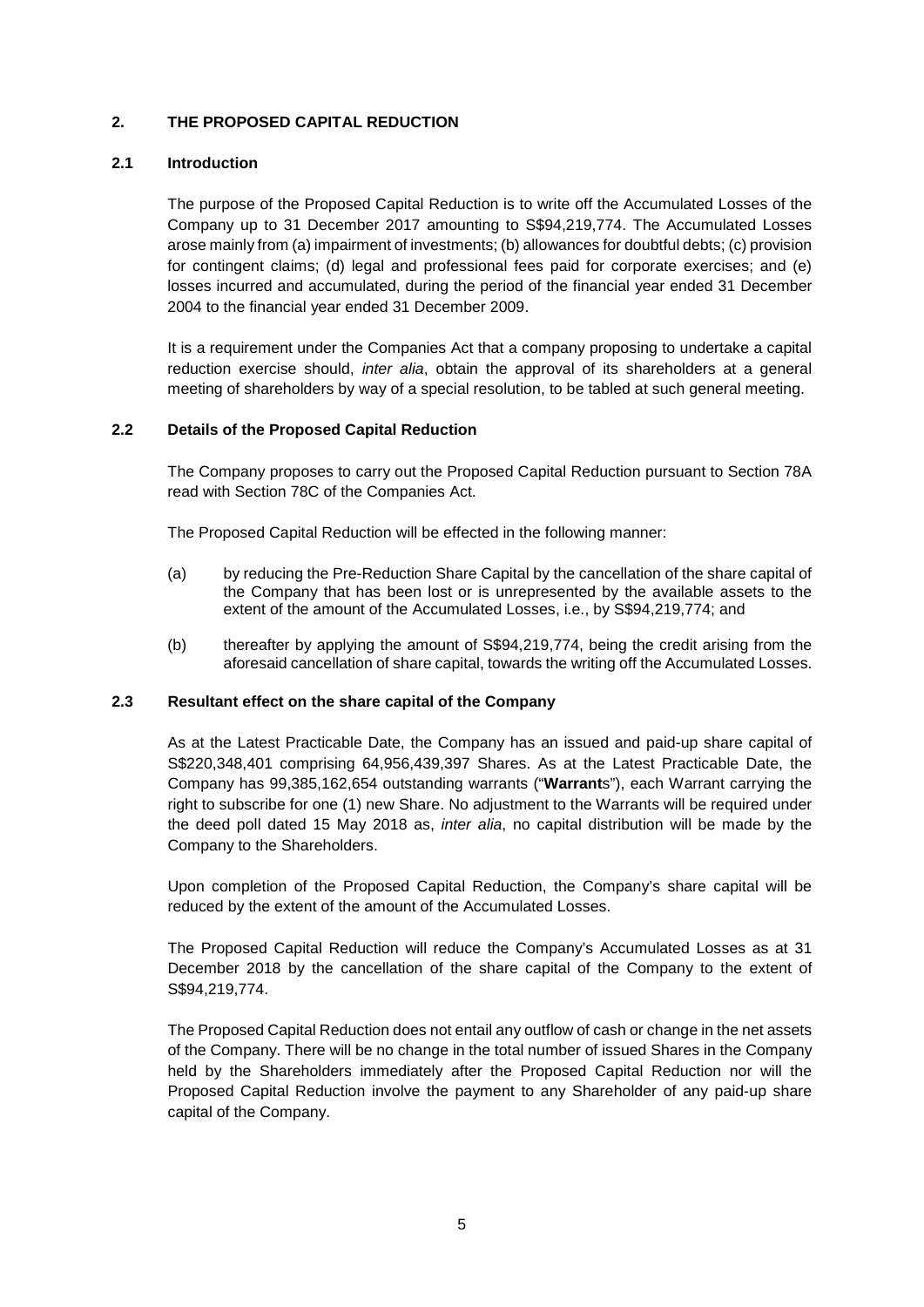#### **2.4 Rationale for the Proposed Capital Reduction**

The purpose of the Proposed Capital Reduction is to write off the Accumulated Losses with a view to restructuring the finances of the Company. This serves to rationalise the balance sheet of the Company for it to be an accurate reflection of the value of its underlying assets, and thus the financial position of the Company. In addition, the Proposed Capital Reduction will facilitate future equity-related fund raising exercises to recapitalise and strengthen the balance sheet of the Company. The Company would also be in a better position to retain profits and enhance its ability to pay future dividends, when appropriate, if the Accumulated Losses are written off. The Directors will take into consideration the present and future funding needs of the Company and the Group before declaring any dividends.

Pursuant to Section 78C(2) of the Companies Act, the Company is not required to meet the solvency requirements under Section 78C(1)(b) of the Companies Act as the Proposed Capital Reduction does not involve a reduction or distribution of cash or other assets by the Company, or a release of any liability owed to the Company.

#### **2.5 Financial Effects of the Proposed Capital Reduction**

The Proposed Capital Reduction is an accounting procedure that reduces the Existing Share Capital of the Company to write off the Accumulated Losses. The Proposed Capital Reduction represents merely a change in the composition of reserves and does not entail any reduction or distribution of cash or other assets of the Company.

For illustrative purposes only, the financial effects of the Proposed Capital Reduction have been prepared based on the latest audited consolidated financial statements of the Group for FY2018. The financial effects of the Proposed Capital Reduction as illustrated are based on, *inter alia*, the assumption that the Proposed Capital Reduction was completed on 31 December 2018.

### **(a) Share Capital**

|                     | As at 31 December 2018                                 |                                                       |  |
|---------------------|--------------------------------------------------------|-------------------------------------------------------|--|
|                     | <b>Before the Proposed</b><br><b>Capital Reduction</b> | <b>After the Proposed</b><br><b>Capital Reduction</b> |  |
| Number of Shares    | 64,923,277,197                                         | 64,923,277,197                                        |  |
| Share capital (S\$) | 220,311,679                                            | 126,091,905                                           |  |

The Proposed Capital Reduction will reduce the paid-up share capital of the Company by S\$94,219,774 to write off the Accumulated Losses. The number of issued Shares and the percentage of Shares held by the Shareholders immediately after the Proposed Capital Reduction will remain unchanged. No capital will be returned to the Shareholders.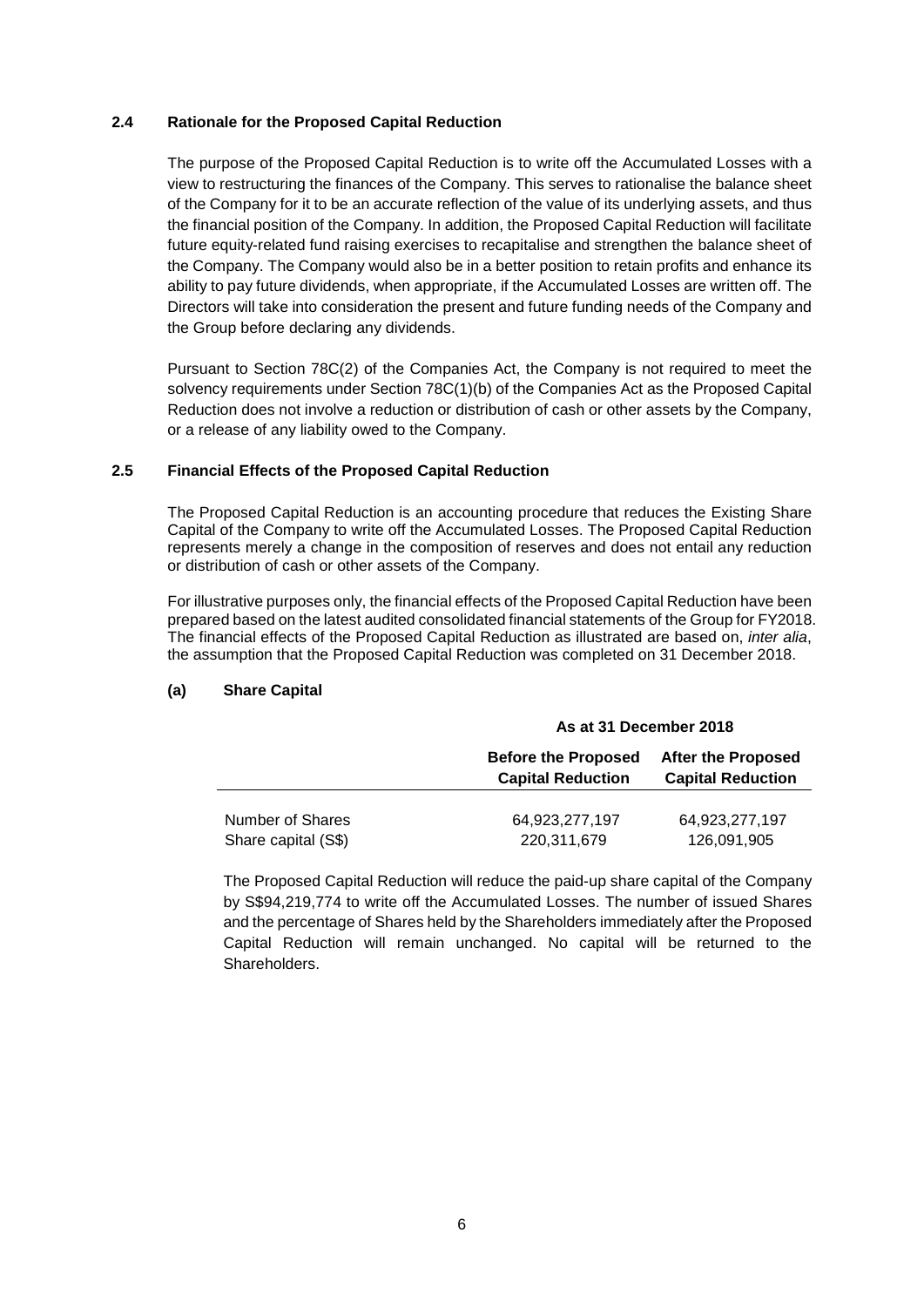**(b) Equity attributable to Shareholders** 

|                                         | As at 31 December 2018                                                           |                                                                          |                                                                                         |                                                                                 |  |
|-----------------------------------------|----------------------------------------------------------------------------------|--------------------------------------------------------------------------|-----------------------------------------------------------------------------------------|---------------------------------------------------------------------------------|--|
|                                         | Group                                                                            |                                                                          |                                                                                         | Company                                                                         |  |
|                                         | <b>Before the</b><br><b>Proposed</b><br>Capital<br><b>Reduction</b><br>(S\$'000) | After the<br><b>Proposed</b><br>Capital<br><b>Reduction</b><br>(S\$'000) | <b>Before the</b><br><b>Proposed</b><br><b>Capital</b><br><b>Reduction</b><br>(S\$'000) | After the<br><b>Proposed</b><br><b>Capital</b><br><b>Reduction</b><br>(S\$'000) |  |
| Share capital                           | 220,312                                                                          | 126,092                                                                  | 220,312                                                                                 | 126,092                                                                         |  |
| Capital reserve                         | (325)                                                                            | (325)                                                                    | 22                                                                                      | 22                                                                              |  |
| Investment revaluation<br>reserve       | (5,868)                                                                          | (5,868)                                                                  | (5,868)                                                                                 | (5,868)                                                                         |  |
| Property revaluation<br>reserve         | 751                                                                              | 751                                                                      |                                                                                         |                                                                                 |  |
| Foreign currency<br>translation reserve | 39                                                                               | 39                                                                       |                                                                                         |                                                                                 |  |
| Accumulated<br>(losses)/earnings        | (84, 609)                                                                        | 9,611                                                                    | (92, 977)                                                                               | 1,243                                                                           |  |
| Shareholders' fund                      | 130,300                                                                          | 130,300                                                                  | 121,489                                                                                 | 121,489                                                                         |  |

#### **(c) NTA, EPS and gearing**

The Proposed Capital Reduction will not have any impact on the NTA, EPS or gearing of the Company and the Group.

#### **2.6 Conditions for the Proposed Capital Reduction**

The Proposed Capital Reduction is subject to, *inter alia*, the following:

- (a) the approval of the Shareholders by way of special resolution at the EGM (the "**Capital Reduction Resolution**");
- (b) compliance with the relevant publicity requirements as prescribed in the Companies Act;
- (c) no application having been made for the cancellation of the Capital Reduction Resolution by any creditor of the Company within the timeframe prescribed in the Companies Act; and
- (d) the Company must after the end of six (6) weeks (but before the end of eight (8) weeks) beginning with the date of the Capital Reduction Resolution, lodge with the Registrar:
	- (i) a statement made by the Directors confirming that the requirements under Section 78C(1)(c) of the Companies Act have been complied with, and that no application for cancellation of the resolution has been made; and
	- (ii) a notice containing information in relation to the Proposed Capital Reduction specified under the Companies Act.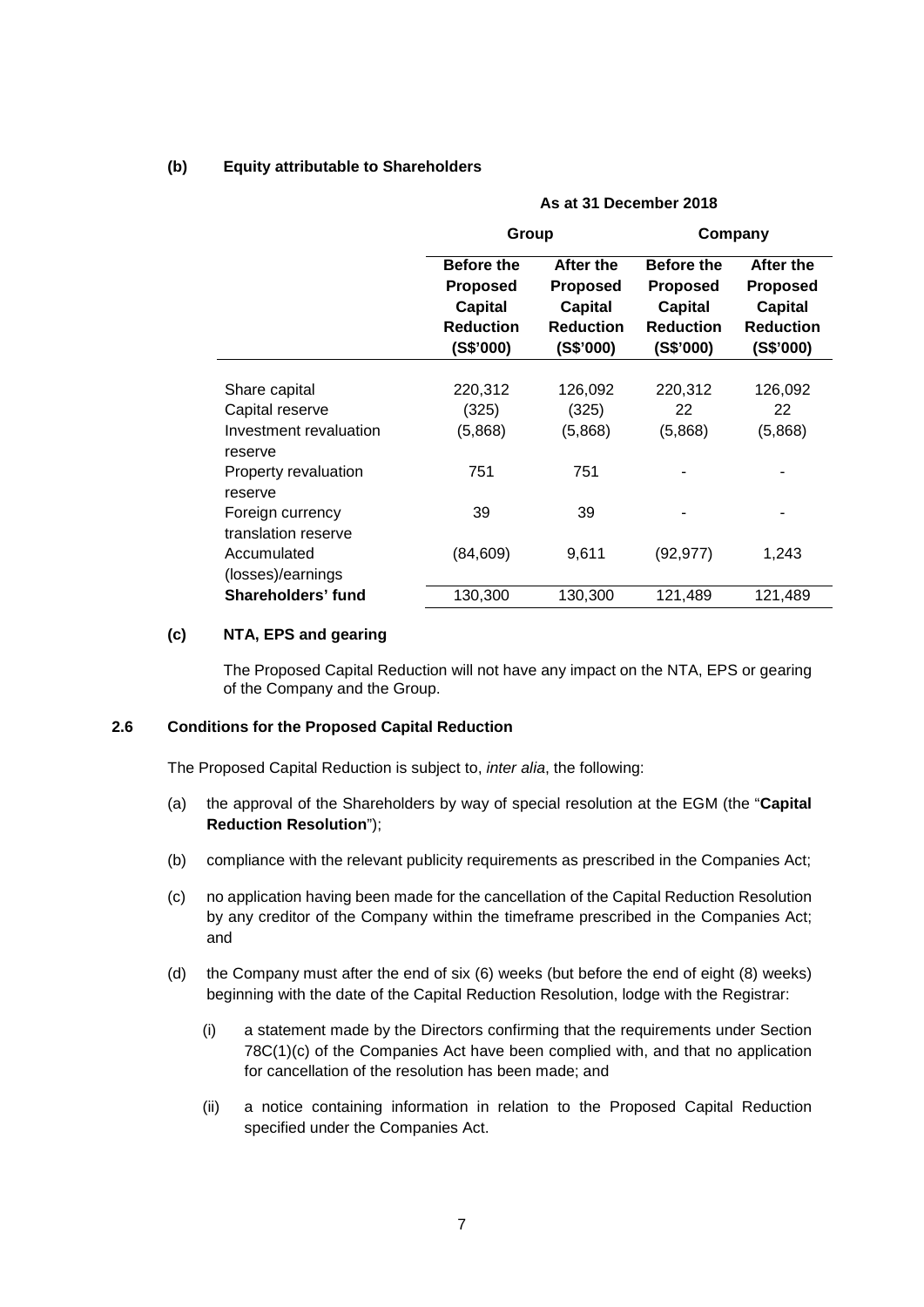The Company will make an immediate announcement on SGXNET to update Shareholders if any of the conditions for the Proposed Capital Reduction as set out in this section 2.6 is not met.

### **2.7 Creditor objections**

In the event that during the six (6) weeks beginning with the Capital Reduction Resolution date, one (1) or more applications for the cancellation of the Capital Reduction Resolution has been made under Section 78D(2) of the Companies Act, for the Proposed Capital Reduction to take effect, the following conditions must be satisfied:

- (a) the Company must give the Registrar notice of the application(s) for the cancellation of the Capital Reduction Resolution as soon as possible after such application(s) have been served on the Company by the creditor(s);
- (b) the proceedings in relation to each application for the cancellation of the Capital Reduction Resolution must be brought to an end by either (i) the dismissal of the application under Section 78F of the Companies Act; or (ii) without determination (for example, because the application has been withdrawn); and
- (c) the Company must, within 15 days beginning with the date on which the last such proceeding was brought to an end in accordance with paragraph (b) above, lodge with the Registrar:
	- (i) a statement made by the Directors confirming that the requirements under Section 78C(1)(c) and Section 78D(4) of the Companies Act have been complied with, and that the proceedings in relation to each such application have been brought to an end by the dismissal of the application or without determination;
	- (ii) in relation to each such application which has been dismissed by the Court, a copy of the order of the Court dismissing the application; and
	- (iii) a notice containing information in relation to the Proposed Capital Reduction specified under the Companies Act.

### **2.8 Effective date of the Proposed Capital Reduction**

If no application is received from any creditor of the Company for the cancellation of the Capital Reduction Resolution within six (6) weeks commencing with the date of the Capital Reduction Resolution, the Company will after the end of the aforesaid six (6) weeks and before the end of eight (8) weeks, beginning with the date of the Capital Reduction Resolution, lodge the relevant documents required under Sections 78E(2)(i) and (ii) of the Companies Act with the Registrar, upon which the Proposed Capital Reduction will take effect ("**Effective Date**").

The Company will thereafter publicly announce and notify Shareholders of the Effective Date of the Proposed Capital Reduction through an announcement on SGXNET.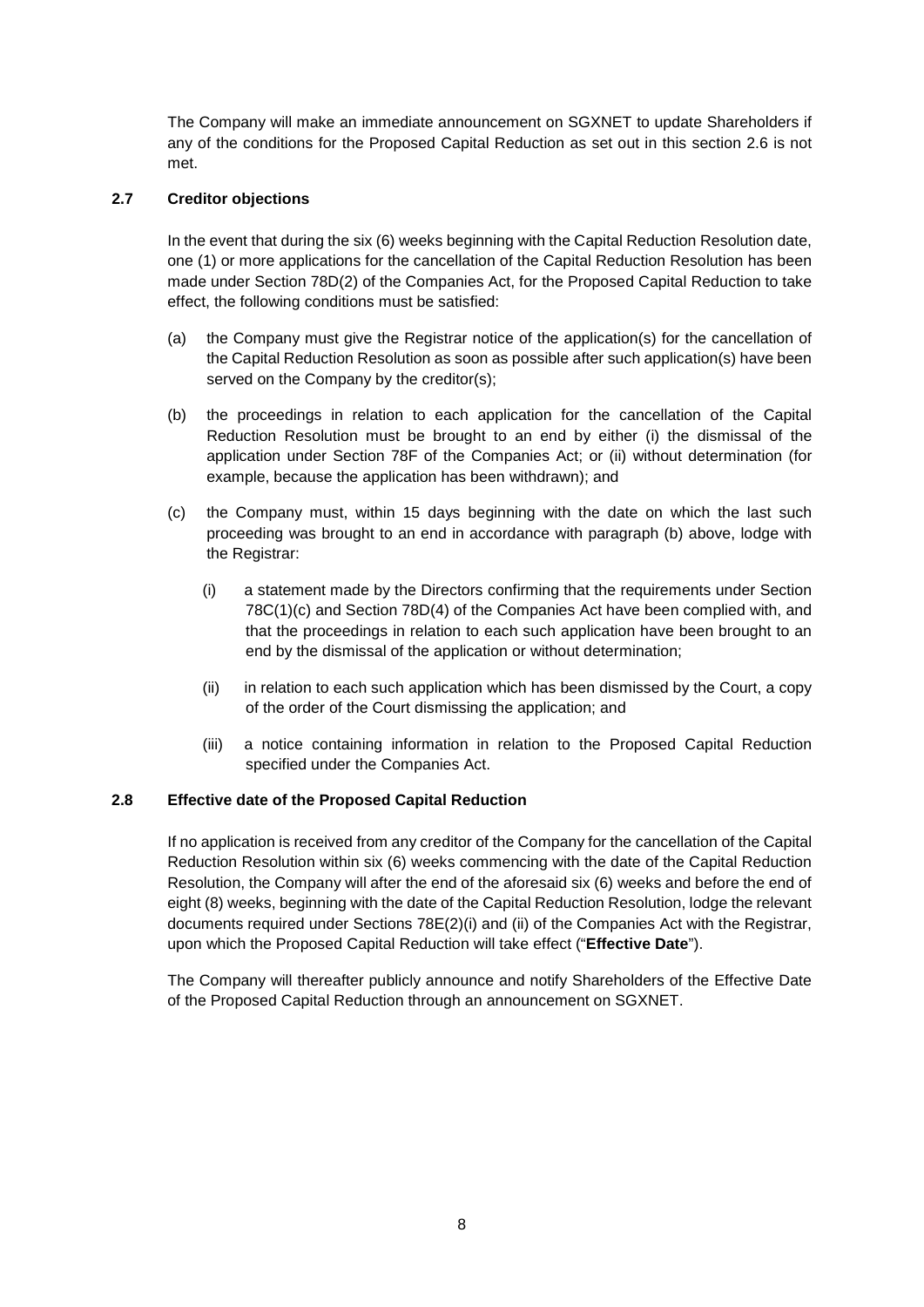#### **3. INTEREST OF DIRECTORS AND SUBSTANTIAL SHAREHOLDERS**

**3.1.** As at the Latest Practicable Date, the interests of the Directors and Substantial Shareholders in the Shares are as follows:

|                                                                     | <b>Direct interest</b>  | <b>Indirect / Deemed</b><br><b>Interest</b> | <b>Total Interest</b>   |        |
|---------------------------------------------------------------------|-------------------------|---------------------------------------------|-------------------------|--------|
| <b>Directors</b>                                                    | <b>Number of Shares</b> | <b>Number of Shares</b>                     | <b>Number of Shares</b> | 9/2(1) |
| Edward Lee Ewe                                                      | 100                     | 23,879,967,480 <sup>(2)</sup>               | 23,879,967,580          | 36.76  |
| Ming                                                                |                         |                                             |                         |        |
| Ong Ghim Choon                                                      | 5,933,919,990           |                                             | 5,933,919,990           | 9.14   |
| Zhang Yanmin                                                        |                         | 12,986,811,200(3)                           | 12,986,811,200          | 19.99  |
| Mark Leong Kei Wei                                                  | 65,800,000              | 40,900,000 <sup>(4)</sup>                   | 106,700,000             | 0.16   |
| Oei Su Chi, Ian                                                     | 124,952,400             | $26.900.000^{(5)}$                          | 151,852,400             | 0.23   |
| Lai Yew Fei                                                         |                         |                                             |                         | ٠      |
| <b>Substantial</b><br><b>Shareholders (other</b><br>than Directors) |                         |                                             |                         |        |
| Chong Shin Leong                                                    | 6,600,000,000           |                                             | 6,600,000,000           | 10.16  |

#### **Notes:**

- (1) Based on the Existing Share Capital as at the Latest Practicable Date.
- (2) Mr. Edward Lee Ewe Ming is deemed interested in 23,879,967,480 Shares held via nominee and financial institutions, out of which 12,986,811,200 Shares are held jointly with his spouse, Ms Zhang Yanmin.
- (3) Ms. Zhang Yanmin is deemed interested in 12,986,811,200 Shares held held via nominee and financial institutions, which are jointly held with her spouse, Mr. Edward Lee Ewe Ming.
- (4) Mr. Mark Leong Kei Wei is deemed interested in 40,900,000 shares held by his spouse.
- (5) Mr. Oei Su Chi, Ian is deemed interested in 26,900,000 shares held by his spouse.

#### **3.2. Interest in the Proposed Capital Reduction**

None of the Directors or Substantial Shareholders of the Company has any interest, direct or indirect, in the Proposed Capital Reduction save for their respective directorship and/or shareholdings in the Company.

#### **4. DIRECTORS' RECOMMENDATIONS**

Having considered the terms and rationale of the Proposed Capital Reduction and the financial effects thereof, the Directors are of the view that the Proposed Capital Reduction is in the interests of the Company and accordingly, recommend that the Shareholders vote in favour of the Proposed Capital Reduction at the EGM to be convened.

### **5. EXTRAORDINARY GENERAL MEETING**

An EGM, notice of which is attached to this Circular, will be held at Hilton Singapore, 581 Orchard Road, Panorama 2, Level 24, Singapore 238883 on 29 April 2019 at 3.00 p.m. (or as soon as practicable immediately following the conclusion of the annual general meeting of the Company to be held at 2.00 p.m. on the same date and venue) for the purpose of considering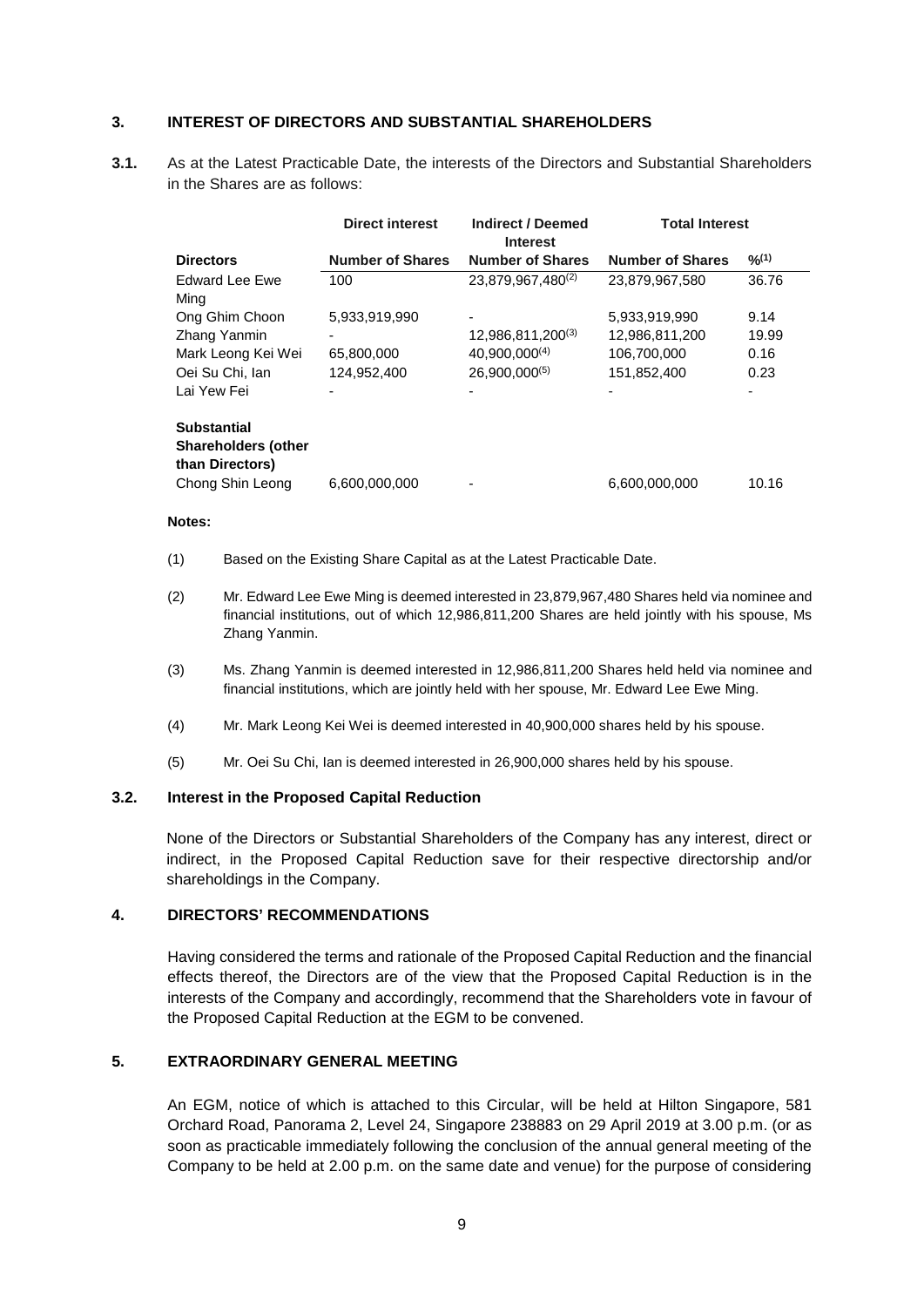and, if thought fit, passing, with or without modifications the Capital Reduction Resolution set out in the Notice of EGM.

### **6. ACTIONS TO BE TAKEN BY SHAREHOLDERS**

Shareholders who are unable to attend the EGM and wish to appoint a proxy to attend and vote at the EGM on their behalf should complete, sign and return the Proxy Form attached to this Circular in accordance with the instructions printed thereon as soon as possible and in any event so as to arrive at the registered office of the Company not less than 72 hours before the time fixed for the EGM. The completion and sending of a Proxy Form by a Shareholder does not preclude him from attending and voting in person at the EGM in place of his proxy if he finds that he is able to do so, although the appointment of the proxy shall be deemed to be revoked by such attendance.

A Depositor shall not be regarded as a member of the Company entitled to attend the EGM to speak and vote thereat unless his name appears in the Depository Register as at 72 hours before the EGM.

### **7. DIRECTORS' RESPONSIBILITY STATEMENT**

The Directors collectively and individually accept full responsibility for the accuracy of the information given in this Circular and confirm after making all reasonable enquiries, that to the best of their knowledge and belief, this Circular constitutes full and true disclosure of all material facts about the Proposed Capital Reduction and the Group, and the Directors are not aware of any facts the omission of which would make any statement in this Circular misleading. Where information in the Circular has been extracted from published or otherwise publicly available sources or obtained from a named source, the sole responsibility of the Directors has been to ensure that such information has been accurately and correctly extracted from those sources and/or reproduced in the Circular in its proper form and context.

### **8. DOCUMENTS AVAILABLE FOR INSPECTION**

The Constitution of the Company and the annual report of the Company and its subsidiaries for FY18 are available for inspection by Shareholders at the registered office of the Company at 53 Ubi Crescent, Singapore 408594, during normal business hours from the date of this Circular up to and including the date of the EGM.

Yours faithfully For and behalf of the Board of Directors of **MDR LIMITED**

Edward Lee Ewe Ming Executive Chairman and Non-Independent Executive Director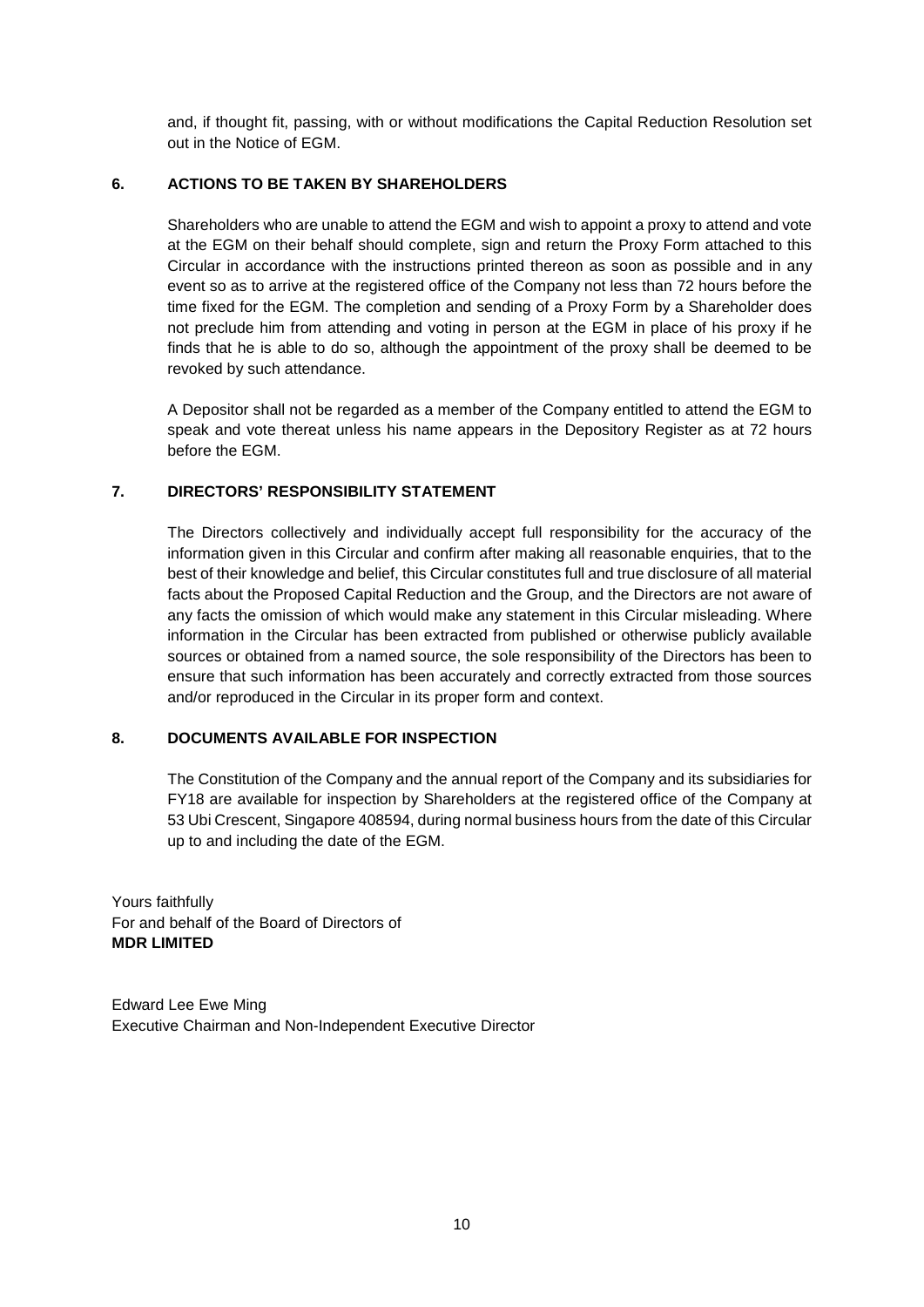# **MDR LIMITED**

(Company Registration No. 200009059G) (Incorporated in Republic of Singapore)

### **NOTICE OF EXTRAORDINARY GENERAL MEETING**

*Unless otherwise defined, all capitalised terms which are not defined herein shall bear the same meanings as used in the circular dated 5 April 2019 issued by mDR Limited (the "Circular").*

**NOTICE IS HEREBY GIVEN** that an Extraordinary General Meeting ("**EGM**") of the Shareholders of mDR Limited (the "**Company**") will be held at Hilton Singapore, 581 Orchard Road, Panorama 2, Level 24, Singapore 238883 on 29 April 2019 at 3.00 p.m. (or as soon as practicable immediately following the conclusion of the annual general meeting of the Company to be held at 2.00 p.m. on the same date and venue) for the purposes of considering, and if thought fit, passing, with or without modifications, the following resolution as a special resolution:

### **SPECIAL RESOLUTION – THE PROPOSED CAPITAL REDUCTION**

#### **THAT:**

Pursuant to Regulation 65 of the Constitution of the Company, and Section 78A read with Section 78C of the Companies Act:

- (a) the issued and paid up share capital of the Company be reduced by the cancellation of the share capital of the Company that has been lost or is unrepresented by available assets to the extent of S\$94,219,774; and
- (b) the Directors be and are hereby authorised to do and complete all such acts and things, including without limitation, to execute all such documents and to approve any amendments, alteration or modification to any documents as they may consider necessary, desirable or expedient to give full effect to this Special Resolution.

### **BY ORDER OF THE BOARD**

**Madan Mohan** Company Secretary

**Singapore** 5 April 2019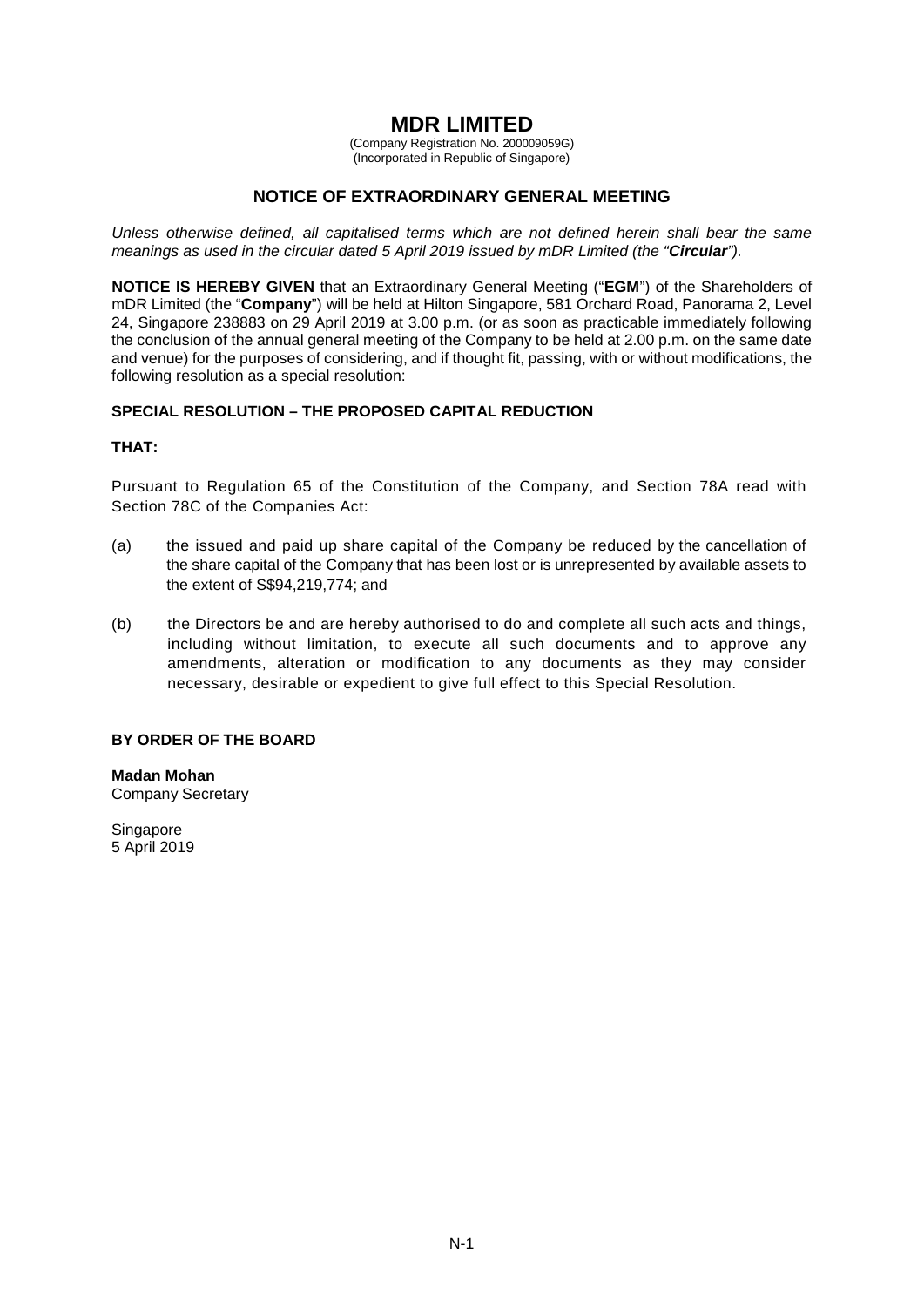#### **Notes:**

(1) Save as provided in the Company's constitution, a member of the Company entitled to attend and vote at the EGM and who is not a relevant intermediary may appoint not more than two (2) proxies to attend and vote in his stead. A member of the Company entitled to attend and vote at the EGM and who is a relevant intermediary may appoint more than two (2) proxies provided that each proxy is appointed to exercise the rights attached to different shares held by the shareholder.

"**Relevant intermediary**" has the meaning ascribed to it in Section 181 of the Companies Act (Chapter 50) of Singapore.

- (2) A proxy need not be a member of the Company. Where a member appoints two (2) proxies, the proportion of the shareholding concerned to be represented by each proxy shall be specified in the form of proxy. If no proportion is specified, the Company shall be entitled to treat the first named proxy as representing the entire number of shares entered against his name in the Depository Register and any second named proxy as an alternate to the first named or at the Company's option to treat the instrument of proxy as invalid.
- (3) The instrument appointing a proxy or proxies shall be in writing in any usual or common form (including the form approved from time to time by the Depository) or in any other form which the Directors may approve and: (i) in the case of an individual, shall be signed by the appointor or of his attorney; (ii) in the case of a corporation, shall be either given under its common seal or signed on its behalf by an attorney or a duly authorised officer of the corporation.
- (4) A Depositor's name must appear on the Depository Register maintained by CDP as at 72 hours before the time fixed for holding the EGM in order for the Depositor to be entitled to attend and vote at the EGM.
- (5) The instrument appointing a proxy must be deposited at the registered office of the Company at 53 Ubi Crescent, Singapore 408594 not less than 72 hours before the time appointed for holding the above EGM.
- (6) **Personal Data Privacy**: By submitting an instrument appointing a proxy(ies) and/or representative(s) to attend, speak and vote at the EGM and/or any adjournment thereof, or by attending the EGM, a member of the Company (i) consents to the collection, use and disclosure of the member's personal data by the Company (or its agents) for the purpose of the processing and administration by the Company (or its agents) of proxies and representatives appointed for the EGM (including any adjournment thereof) and the preparation and compilation of the attendance lists, minutes and other documents relating to the EGM (including any adjournment thereof), and in order for the Company (or its agents) to comply with any applicable laws, listing rules, regulations and/or guidelines (collectively, the "**Purposes**"), (ii) warrants that where the member discloses the personal data of the member's proxy(ies) and/or representative(s) to the Company (or its agents), the member has obtained the prior consent of such proxy(ies) and/or representative(s) for the collection, use and disclosure by the Company (or its agents) of the personal data of such proxy(ies) and/or representative(s) for the Purposes, and (iii) agrees that the member will indemnify the Company in respect of any penalties, liabilities, claims, demands, losses and damages as a result of the member's breach of warranty. In addition, by attending the EGM and/or any adjournment thereof, a member of the Company consents to the collection, use and disclosure of the member's personal data by the Company (or its agents) for any of the Purposes.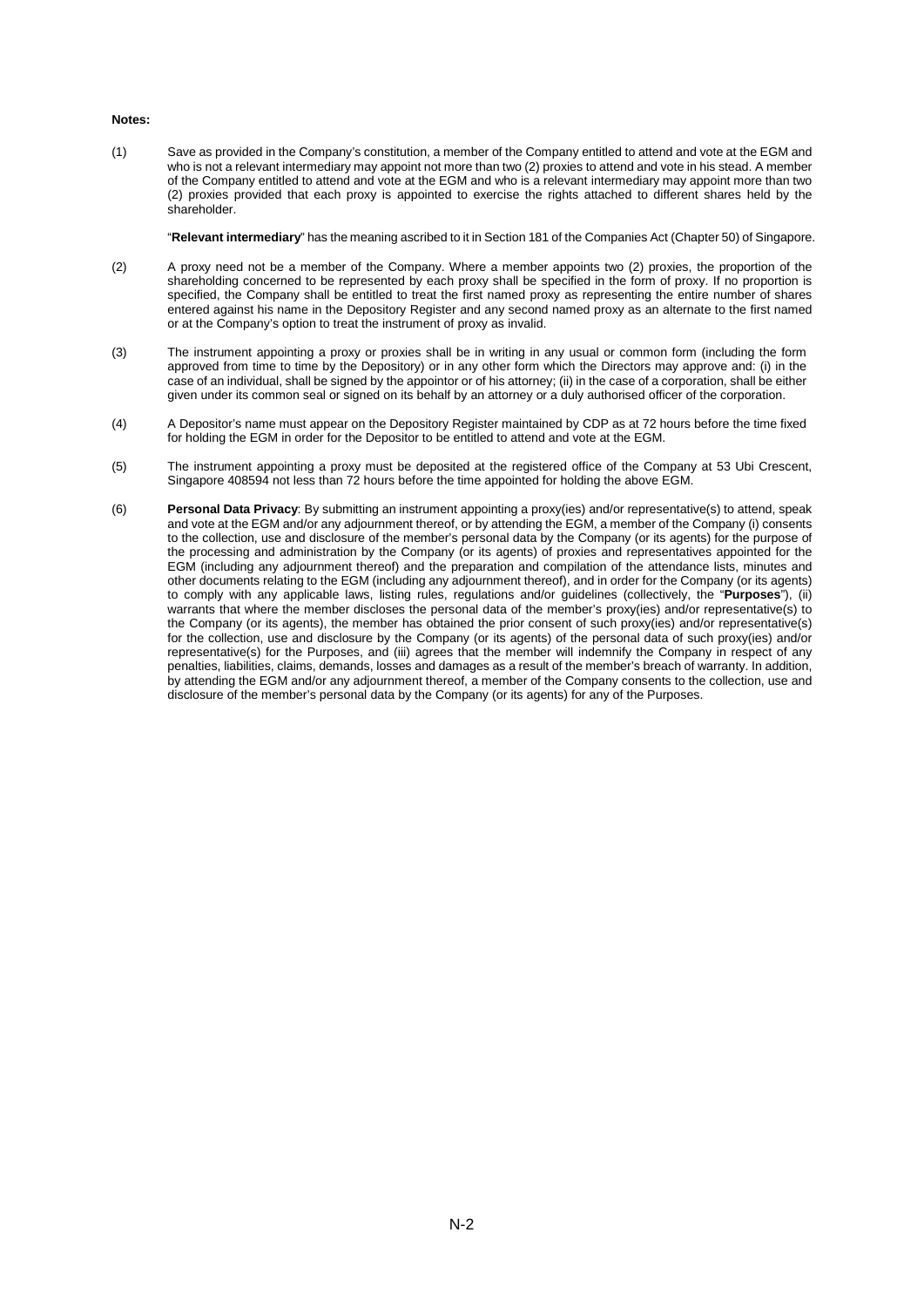**IMPORTANT**

- 1. For investors who have used their CPF moneys to buy shares in the capital of mDR Limited, this Circular is forwarded to them at the request of their CPF Approved Nominees and is sent for their information only.
- 2. This Proxy Form is not valid for use by such CPF investors and shall be ineffective for all intents and purposes if used or purported to be used by them.
- 3. By submitting an instrument appointing a proxy(ies) and/or representative(s), the member accepts and agrees to the personal data privacy terms set out in the Notice of EGM dated 5 April 2019.

I/We\* \_\_\_\_\_\_\_\_\_\_\_\_\_\_\_\_\_\_\_\_\_\_\_\_\_\_\_\_\_\_\_\_\_\_\_\_\_\_\_\_\_\_\_\_\_\_\_ (Name) \_\_\_\_\_\_\_\_\_\_\_\_\_\_\_\_\_\_\_\_\_\_\_\_\_\_\_

(NRIC/Passport No.) of

**MDR LIMITED**

**PROXY FORM** 

(Company Registration No. 200009059G) (Incorporated in the Republic of Singapore)

**Extraordinary General Meeting** 

(Address) being a member/members\* of MDR LIMITED (the "**Company**") appoint

| <b>Name</b> | <b>Address</b> | <b>NRIC/Passport</b><br>No. | Proportion<br><b>Shareholdings</b><br>represented by proxy | to | οf<br>be |
|-------------|----------------|-----------------------------|------------------------------------------------------------|----|----------|
|             |                |                             | No. of<br><b>Shares</b>                                    | %  |          |
|             |                |                             |                                                            |    |          |
|             |                |                             |                                                            |    |          |

And/or\* failing him/her\*

| <b>Name</b> | <b>Address</b> | <b>NRIC/Passport</b><br>No. | <b>Proportion</b><br><b>Shareholdings</b><br>represented by proxy<br>No. of | to<br>% | Οl<br>be |
|-------------|----------------|-----------------------------|-----------------------------------------------------------------------------|---------|----------|
|             |                |                             | <b>Shares</b>                                                               |         |          |
|             |                |                             |                                                                             |         |          |
|             |                |                             |                                                                             |         |          |

or, failing him/her/them\*, the Chairman of the Extraordinary General Meeting of the Company ("**EGM**") as my/our\* proxy/proxies\* to attend and to vote for me/us\* on my/our\* behalf and, if necessary, to demand a poll, at the EGM of the Company to be held on 29 April 2019 at 3.00 p.m. (or as soon as practicable immediately following the conclusion of the annual general meeting of the Company to be held at 2.00 p.m. on the same date and venue) at Hilton Singapore, 581 Orchard Road, Panorama 2, Level 24, Singapore 238883 and at any adjournment thereof.

I/We\* direct my/our\* proxy/proxies\* to vote for/against\* the Resolution to be passed at the EGM as indicated below by way of a poll. If no specific direction as to voting is given, my/our\* proxy/proxies\* will vote or abstain from voting at his/her/their\* discretion. If no person is named in the above boxes, the Chairman of the EGM shall be my/our\* proxy/proxies\* to vote, for or against the Resolution to be passed at the EGM as indicated below, for me/us and on my/our behalf at the EGM and at any adjournment of the EGM.

| <b>Special Resolution</b>      |                       |                           |
|--------------------------------|-----------------------|---------------------------|
|                                | No. of<br>votes for** | No. of<br>votes against** |
| The Proposed Capital Reduction |                       |                           |

**\*** Please indicate your vote "For" or "Against" with a tick within the box provided.

**\*\*** If you wish to exercise all your votes "For" or "Against", please tick within the box provided. Alternatively, please indicate the number of votes as appropriate.

Dated this \_\_\_\_\_\_\_\_\_ day of \_\_\_\_\_\_\_\_\_ 2019

| Total number of Shares held in: | No. of Shares |
|---------------------------------|---------------|
| <b>CDP Register</b>             |               |
| <b>Register of Members</b>      |               |

\_\_\_\_\_\_\_\_\_\_\_\_\_\_\_\_\_\_\_\_\_\_\_\_\_\_\_\_\_\_\_\_\_\_\_\_ Signature(s) of Member(s) or Common Seal \***Delete accordingly** 

**IMPORTANT: PLEASE READ NOTES OVERLEAF**